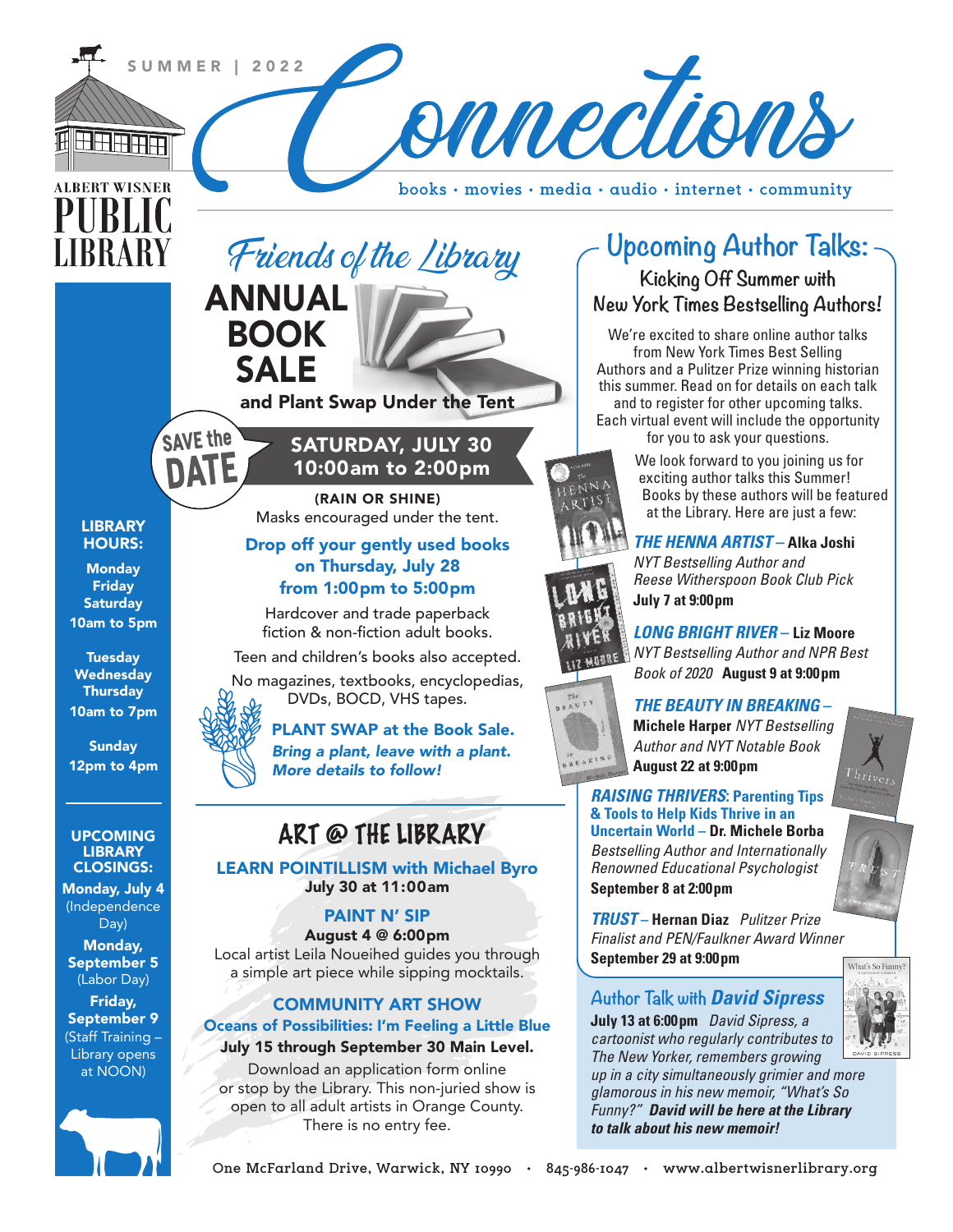

Please visit our website www.albertwisnerlibrary.org for more detailed information and a complete list of upcoming programs.

# **Adult Programs**

# CONNECT • MEET DISCOVER • LEARN

### Oceans of Possibilities: Summer Reading Program July 5 through August 5

*The Light between Oceans by M.L. Stedman*

Read the book, answer the questions, and enter into a raffle to win a beach tote filled with goodies!

### Chair Exercise with Manuel Arrufatt

### Tuesdays, July 12 through August 16 at 11:00am

Join physical therapist Manuel Arruffat for some gentle chair exercises suitable for all fitness levels. Manuel Arruffat has more than 12 years of experience as a physical therapist. He is certified to provide FMT (functional movement), musculoskeletal ultrasound, cupping and myofascial fibrolysis.

# The Doctor Is In!

#### *"Virtual visits" with local healthcare providers.* July 12 @ 6pm

Join Dr. Nicolas Belasco for a virtual discussion of sports concussions and concussion rehab.

#### George Gershwin: A Perspective with Kenneth Korn

#### July 14 @ 6:00pm

People view Classical music the same way they think of kale - they know it is good for them, but still won't touch it. There is a wonderful world of classical music out there, but they are still searching for the recipe that will make it palatable. There is no better composer to bring new listeners to the magnificent world of symphonic music than George Gershwin. Join musician and educator Ken Korn for this interactive lecture.

# Zumba on the Patio

Thursdays at 9:30am July 14 through August 18. Join Jessica Duggins for a morning workout!

# Relationship Health IS Mental Health July 28 @ 6:00pm

The relationships closest to us are a good indication of how we are doing inside ourselves. Whether with partners, children, or extended family, the opportunities to repair wounds are at odds with urges to handle things the same old way we did before, achieving the same frustrating results. Join LCSW and certified Relational Life Therapist Jerry Sander for a talk on different ways of looking at the dynamics of these relationships.

### The Crisis in Ukraine: An Historical Perspective August 2 @ 6:00pm

Ukraine is in crisis. In fact, the world is in crisis. In order to lend perspective to any crisis, it is wise to research the whole situation, especially its history, or in newspaper terms, "the story behind the story." Join Prof. Michael Strmiska, PhD., for insight into the plight and position of Ukraine during the last 1,200 years.

### Conversational Spanish 8/3, 8/17, 9/7, 9/21 at 2:00pm

Are you interested in practicing your Spanish? Join Carlos Gonzalez, originally from Mexico City, for an hour of conversational Spanish where we will talk about various topics of interest such as history, education, etc.

### Unsolved Case Files: Can You Solve the Crime? August 11 @ 6:00pm with a follow-up on September 8 at 6:00pm

Do you like true crime books and podcasts? Unsolved Case Files puts you in the shoes of a cold case Detective tasked with solving a decades-old case with only the original investigator's case file. An active detective from the Warwick Police Department will start the evening with a brief overview of how detectives begin an investigation. Everyone will leave with a faux cold case file including police reports, photos, newspaper clippings, etc. You MUST register to reserve your case files packet. Return on Sept. 8 to share your findings and theories and see if you have solved the case!

## Calligraphy with Ron Gee August 13 at 10:00am

Ron Gee will lead a hands-on workshop using traditional calligraphy tools. Learn to render basic brush strokes and simple Chinese characters.

# Manydown: A Fateful Night at a Famous House -

### August 28 at 2:00pm

Manydown Manor was well known to Jane Austen and her family. The Austen sisters were friends of the Bigg sisters, whose brother Harris Bigg-Wither made a proposal of marriage to Jane – the only one she is known to have received. Famously, Jane rescinded her acceptance the next morning. (What an awkward breakfast that must have been!) What went on during the intervening night hours? Sarah Rose Kearns and Laura Rocklyn will perform Kearns's new play, which will take us back to what may have been a turning point in English literature.

*Funded by a generous gift to the AWPL Foundation by Glenn P. and Susan D. Dicke*s

# Seed Saving

### September 17 @ 11:00am

Can you grow those same beautiful vegetables and flowers again next year? Saving seeds is a longtime practice of many gardeners and farmers. While not all seeds can be saved, many can.

# Circle of Voices Poetry Group

### September 21 at 6:00pm

Dorianne Laux's sixth collection, *Only as the Day is Long: New and Selected Poems* was named a finalist for the 2020 Pulitzer Prize for Poetry. Join the author as she shares her work with the Circle. New members are always welcome!

### **Enneagram Typing (via Zoom)** September 27 @ 8:00pm

Maria Schwaller introduces participants to the personality typing system and gives an overview of the 9 types - which one are you?

*Please register to receive the Zoom link.*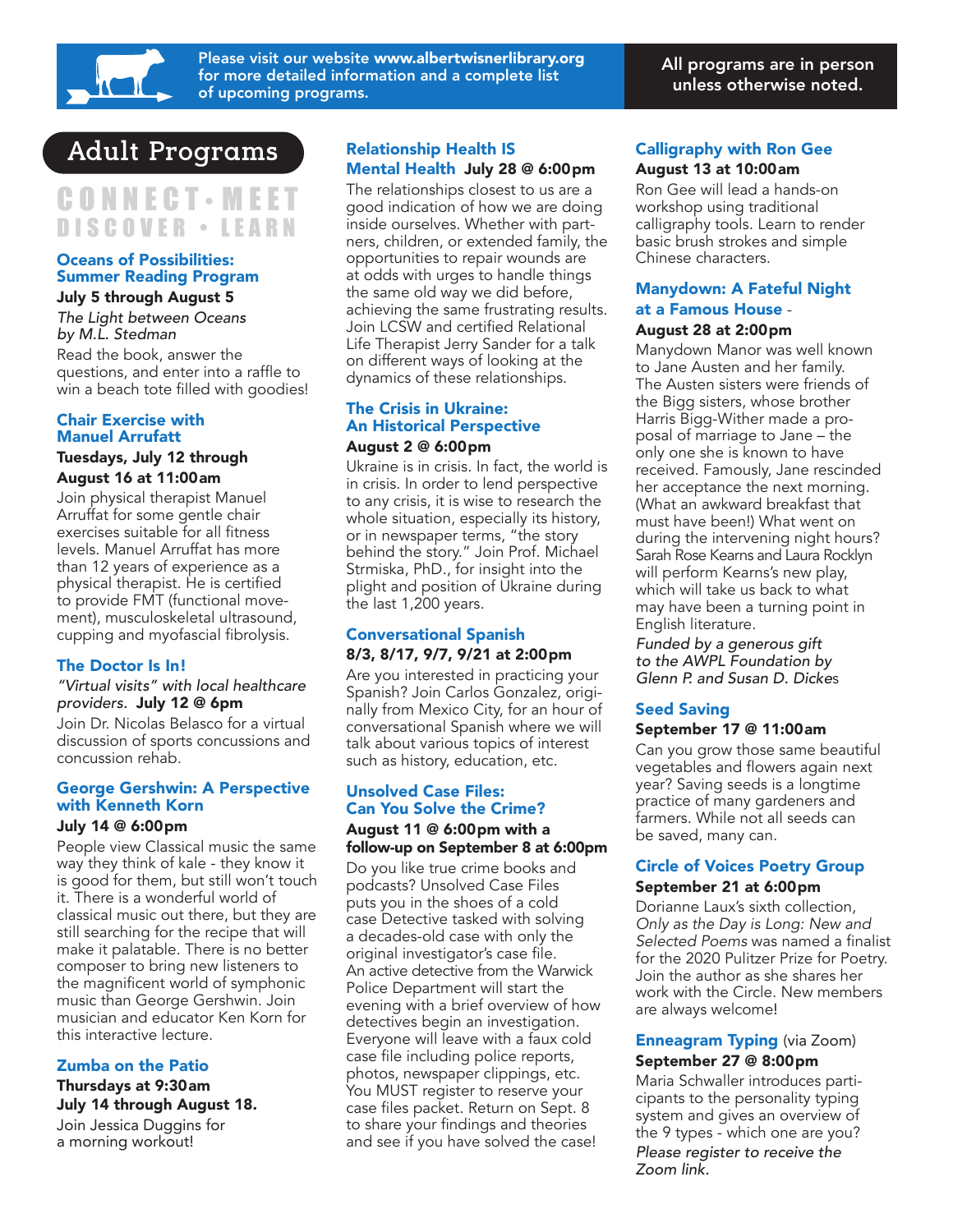# Often when you think you're at the end of something you're at the beginning of something else

*Oft*<br>et Bogdanski h<br>s Board of Trus<br>s helped grow a<br>ion it is today.<br>1, worked hard<br>1, worked hard<br>ared the extrao<br>Best Small Libr<br>tment over such Margaret Bogdanski has served on the Albert Wisner Library's Board of Trustees for 40 years. In that time, she has helped grow and shape the Library into the fine institution it is today. She has witnessed the Library's transition from using a traditional card catalog to an online catalog, worked hard throughout the years-long process of planning, building and moving into a new building, and shared the extraordinary honor of AWPL being named Best Small Library in America in 2016. Margaret's commitment over such a long time is truly remarkable. The Library, the Board of Trustees and indeed, the Warwick community owe her a debt of gratitude.

– FRED ROGERS –

Margaret decided not to seek reelection to the Board this past March, feeling that she was ready to "pass the torch." Her current term ends on June 30. As we

welcome new Board members in the years ahead, we look forward to carrying on her legacy. Together with and on behalf of the Board, the staff and all whose lives Margaret has touched through her service to Albert Wisner Library, I offer her profound thanks and well wishes.

Dr. Wayne Rossi, *President* Board of Trustees

# **Teen Programs**

### *Registration is required for all teen programs*

Visit the Teen page on our website for more programs, info on volunteering, and to sign up for our weekly teen e-newsletter.

All programs are for ages 12-18 unless otherwise noted.

#### SIGN UP FOR THE TEEN SUMMER LIBRARY CHALLENGE!

For ages 12-18. Throughout the summer, keep track of your library related activities (for example if you come to a library program, read a book, or look something up on a database). For every activity, you can earn raffle tickets and enter to win prizes throughout the summer.

*Register for the Summer Library Challenge and get your registration kit starting July 6th at the Help Desk.*

# DUNGEONS & DRAGONS

### Wednesdays from 5-7

Beginners and experienced players welcome any time.

Begins: July 6 *Check Online Calendar for dates* 

# ANIME CLUB

Middle & High School

- Let's make Veggie Sushi! Saturday, July 9, 3:30-4:30
- Anime Club Summer Cosplay Party Saturday, August 6, 3:00-5:00

# SUMMER TAKE & MAKES

Pick up a kit to make a unique craft at home. Kits will be available first come, first served.

- Message in a Bottle Necklace/ Keychains - Starting July 5
- DIY Stress Ball and Ocean Mood Trackers - Starting August 2

### WARWICK CHILDREN'S BOOK FESTIVAL Teen Committee

Earn volunteer credit and help make this year's Warwick Children's Book Festival happen! Each session we will be making favors for author gift bags and buttons for volunteers to wear.

July 21st – 2:30-3:30 August 2nd – 3:00-4:00 August 16th – 3:00-4:00

### TEEN MOVIE NIGHT Pirates of the Caribbean: Curse of the Black Pearl

An interactive movie night with props and snacks - come dressed as a Pirate!

Tuesday, July 12 – 4:30-7:00

### MARIO KART COMPETITION Thursday, July 14 – 4:00-5:00

### RECYCLED ART CREATIONS

Design whatever you can imagine using only recycled materials! Tuesday, July 26 – 4:00-5:00

# PINTEREST PARTIES @ THE

LIBRARY – Teens and Adults Thursday, July 21 – 6:00-7:00 Thursday, August 18 – 6:00-7:00

### PANCAKE SEA MONSTER ART

Design a sea monster but make it out of pancake batter! Thursday, July 28 – 2:00-3:00

#### EDIBLE CORAL REEFS

Create your own coral reef out of candy. Friday, July 29 – 3:00-4:00

### SMOOTHIE AFTERNOON!

Develop your own smoothie recipes with a variety of ingredients.

Thursday, August 4 - 3:00-4:00

### PERCY JACKSON ESCAPE ROOM

Find the clues and solve the puzzles to escape the Labyrinth in this Percy Jackson-inspired Escape Room.

*Registration Required. Two sessions available:*

Tuesday, August 9 5:00-5:45 or 6:00-6:45

### SUPER SMASH BROTHERS TOURNAMENT

Thursday, August 11 – 3:00-4:00

### SUMMER LIBRARY CHAL-LENGE WRAP-UP PARTY

Play water games, make snacks, and find out who wins the summer raffles!

Friday, August 12 – 3:00-5:00

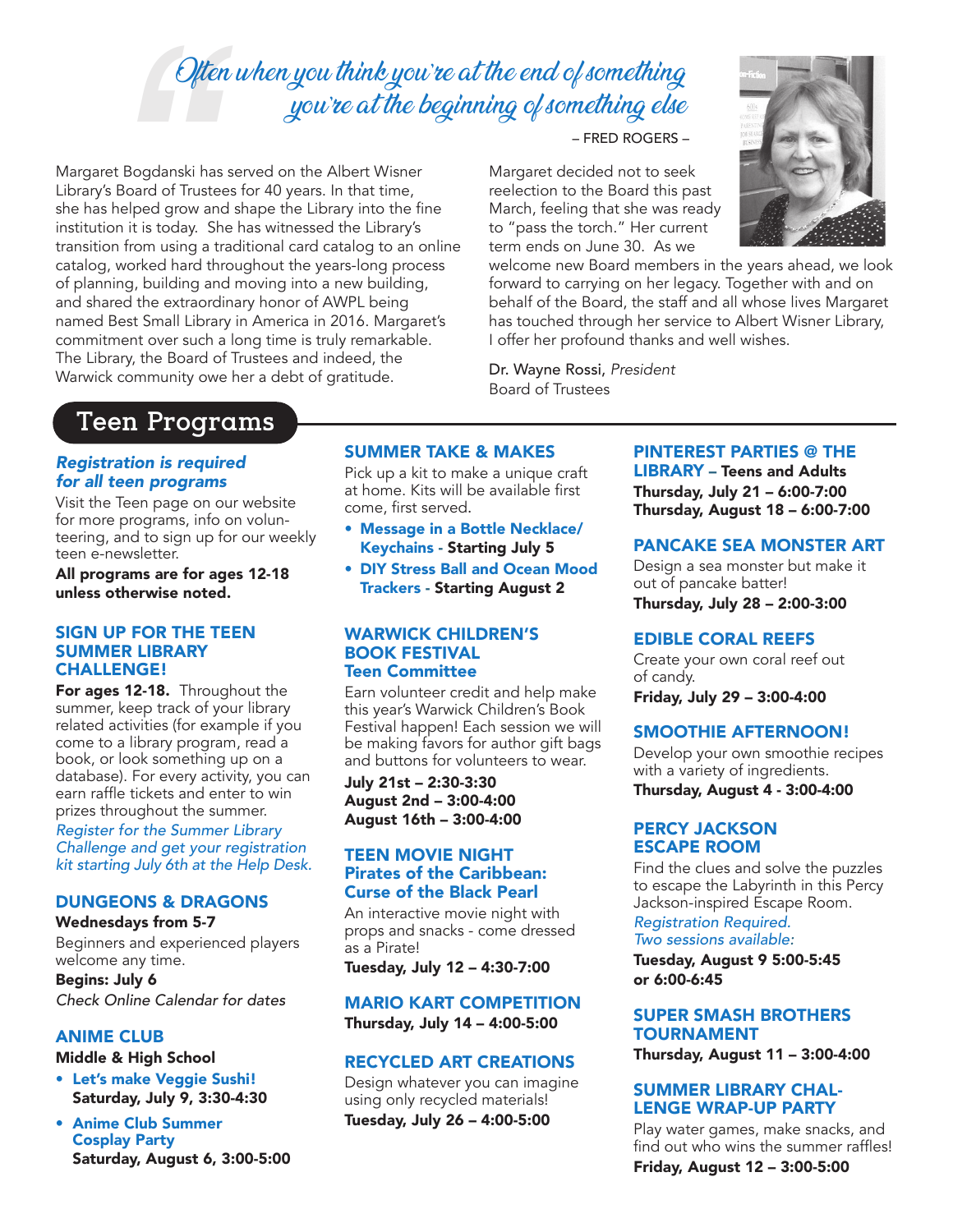

# **Children's Programs**

*Registration begins Saturday, June 18, 8 AM, online. Programs are open to children in the*  WVCSD with a valid AWPL card. Child must be specified age by beginning of program.

# SUMMER READING CLUBS

*Register for Reading Clubs in-person in the Children's Room.*

# Read To Me Club:

### For Ages 2-5 (not yet in K)

Register and receive an Oceans of Possibilities game board and a brag tag necklace. Travel the pathway from deep sea to the beach, completing activities as you go to earn stickers and beads to add to your brag tag.

### Independent Reader Club: For Grades K-2

Register and receive an Oceans of Possibilities game board and a brag tag necklace. Travel the pathway from deep sea to the beach, completing activities as you go to earn stickers and beads to add to your brag tag.

### Challenger Club: For Grades 3-5

Register and receive a pirate treasure map. Follow the map, complete challenges to get to several treasure chests to earn prizes. Complete 3 or more routes to complete program.

*When you have completed one of the Children's reading clubs you will receive an ice cream coupon for the Bellvale Creamery, a ticket to the Warwick Drive-in's Library Movie Night - Tuesday, August 9 - and a backpack full of prizes!*

# **More for Adults**

# SUMMER STORYTIMES

Music with Mr. Matt 10 - 36 Months Sing & play instruments. Mon. 10:15 -10:45 am, 7/11 - 8/1 Mon. 11:15 -11:45 am, 7/11 - 8/1 Thurs. 10:15-10:45 am, 7/7 - 8/4

### Toddler Time 10 - 36 Months

Stories, songs & a craft. Tues. 10:15 -10:45 AM, 7/5 - 8/2 Wed. 10:15-10:45 AM, 7/6 - 8/3

# Preschool Story Time

3-5 Years

Stories, songs & a craft. Tues. 11:15 - 11:45 AM, 7/5 - 8/2 Thurs. 11:15-11:45 AM, 7/7 - 8/4

### Drop In Storytime For Families

Stories, songs & a craft. Saturday mornings 10:30 - 11:15 am 7/9, 7/16, 7/23, 7/30

# MUSEUM PASSES:

The Library is pleased to offer passes to its patrons for free general admission to a variety of regional museums. For a complete listing and to reserve a pass, visit our website and click on the "Programs & Services" tab. For more info, call the Help Desk at 845-986-1047, ext. 3.

### Writers Group – Meets every Wednesday, 2:00 to 4:00pm

Bring in 6 copies of up to four pages, typed and double spaced, to be critiqued by fellow writers in a friendly, constructive manner. All forms of prose acceptable; no poetry please! This is a non-instructional program for adults; new members always welcome!

### Walking with Books – Every Saturday Morning @ 10:00am

Join other walkers every Saturday morning for a stroll around the Library grounds and adjacent areas. Caregivers with strollers welcome too! Group will meet at the front door of the Library. In the event of inclement weather –rain/snow - the walk will be cancelled.

Sign up for our weekly eNewsletter by contacting Siobhan at soriordan@rcls.org. **[ ]**

# EVENTS FOR TODDLERS & PRESCHOOLERS

Create With Me Under The Sea For Ages 18-36 Months, with an adult. Come along on a deep sea adventure full of art, STEM, and fun learning activities.

Fri., 10:15 - 10:45am, 7/8 - 7/29

# Mad Science - Sea, Sand & Surf

For ages 3-5. Explore the science of the sea: learn about what sand is made from and how shells are used by animals for protection. Make & take your own ocean bottle.

## Wed., Aug. 3, 11:00 - 11:45am

### Hooray for Kindergarten!

For children entering Kindergarten this September.

Stories, songs and a craft to celebrate starting Kindergarten.

Tuesday, August 23, 10:30 - 11:30am

# EVENTS FOR SCHOOL AGE CHILDREN

### Pokémon Summer Club

Grades K-4. Pokémon trainers will gather to play games and discuss all things Pokémon!

Wed., Jul. 6 - Aug. 3, 4:00 - 4:45 pm

# All Aboard The Titanic

Grades 2-5. Let's take a trip on the Titanic and discover: What went wrong? Who survived? Could you? Monday, July 25, 2:00 - 3:00pm

### Mad Science - Wacky Water

Grades K-4. Children explore the many remarkable facets of water including density, water as the universal solvent, water pollution, and wave motion.

Wednesday, July 27, 5:30 - 6:30 pm

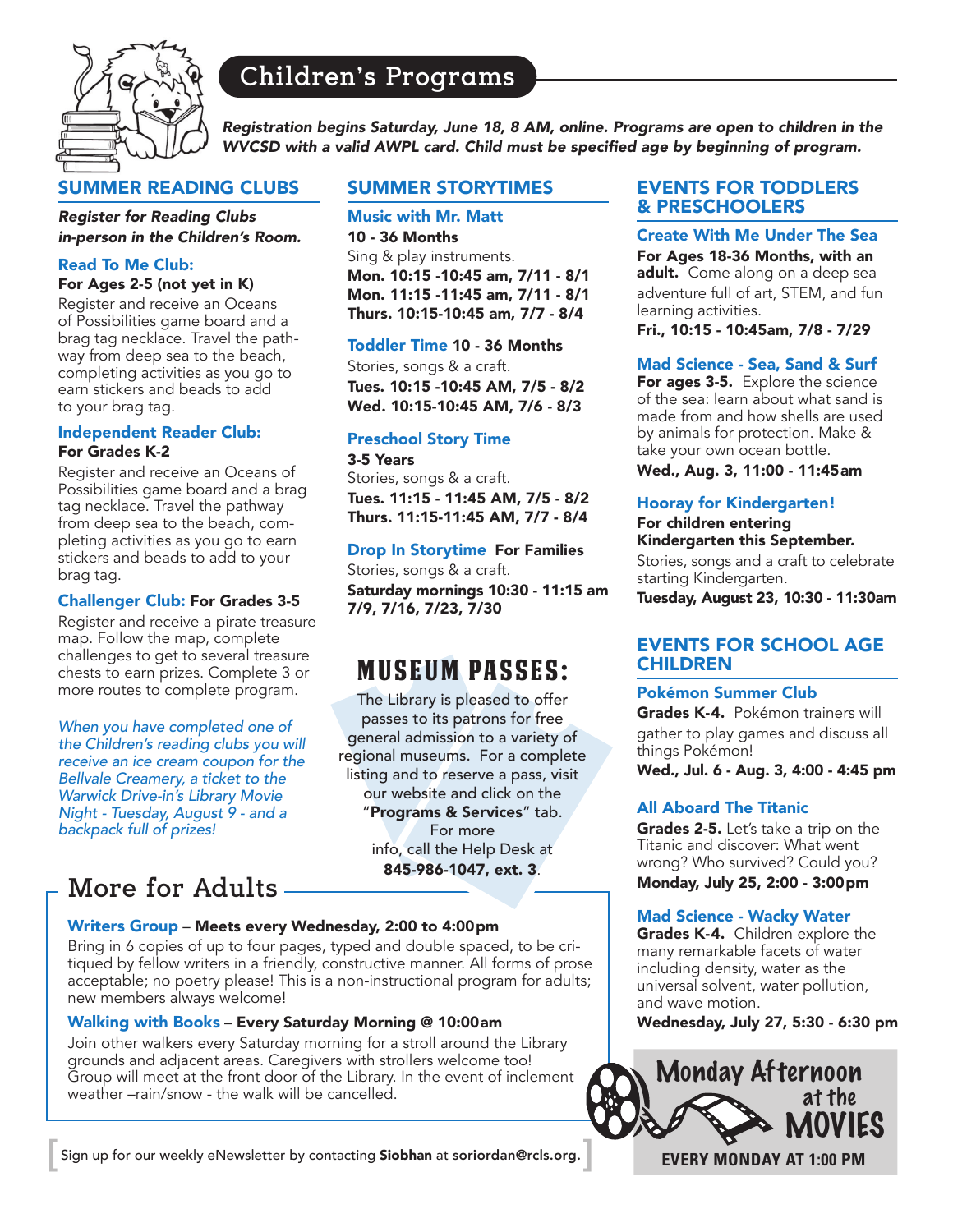# **Music on McFarland!**

BACK TO BACHARACH AND BEYOND! Sunday, July 17 @ 2pm

BILL WARE IN CONCERT *(Part of the Hudson Valley Jazz Festival 2022)* Sunday, August 21 @ 2pm

Art Lillard's On Time Trio Sunday, September 18 @ 2pm

*Music on McFarland is funded by a generous gift to the AWPL Foundation by Glenn P. and Susan D. Dickes.*

# EVENTS FOR FAMILIES

### The Jester Jim Show

Jester Jim will be here to entertain us with his wild and wacky, juggling, beatboxing antics!

Wednesday, July 6, 5:30 - 6:30pm

# Music Fun with Kurt Gallagher

For ages 2-7. The fantastic Mr. Kurt is back for a fun filled concert for the little ones.

Fri., July 8, 11:00am - NOON

# Mermaid & Pirate Dance Party

Come shake your summer sillies out at this themed dance party. There will be crafts & snacks. Costumes encouraged! Wed., July 13, 2:00 - 3:30pm

# Printmaking/Abstract Art

For ages 3+ with adult. Using common objects learn to make a colorful abstract design. Sat., July 16, 1:30 - 2:30pm

# Pirate School For ages 4-11

Harness the boisterous buccaneer inside of you, girls and boys will live out their swashbuckling dreams with zany lessons, demonstrations, and a full-on sea battle.

Wed., July 20, 5:30 - 6:30pm

# Family "Float"- In-Person Movie Matinee

Come watch *Luca* with us. Before the movie, convert an old box into a boat that you can sit in to enjoy the movie. We'll provide the boat supplies and popcorn!

Friday, July 22, 2:00 - 3:30pm

# CHILDREN'S SUMMER READING FINALE

Wet & Wacky Water Party Let's celebrate the end of our summer reading program with a party featuring lots of water fun and games.

Friday, August 5, 1:00 - 3:00pm

# Oceans Rock For ages 4-11

Remember that great Dinosaurs Rock program? This time let's dig into the Ocean. This exciting show includes an exhibit and a fossil/ seashell dig. Each child will take home a specimen.

Wednesday, July 26, 5:00 - 6:00pm

# The Turtle Show

For ages 4-11. Join us for an educational program featuring live turtles and tortoises from around the world.

Wed., August 3, 5:00 - 6:00pm

### Patio Pizzas

For ages 3-8, with an adult. Let's make pizza using produce from our patio garden.

Sat., August 20, 12:30 - 1:30pm

# LEGO Sundays

We provide the LEGOS; you provide the imagination! Sundays in July, 1:30 - 2:30pm NO REGISTRATION NEEDED

### Parent/Child Craft Nights For grades K-4

Sea-themed crafts to make together. Register for each week separately.

Thursdays, 5:30 - 6:30pm July 7: Sand Art July 14: Birdfeeders July 21: Treasure Chests July 28: Lighthouses Aug. 4: Turtles



# **Tween Programs**

*Registration begins Saturday, June 18 at 8:00am online. Tuesdays at 5:30pm-6:30pm for ages 9-12*

# MAKE A CYANOTYPE/ MAKE A ZINE

7/5: 5:30 pm -6:30pm Using sun sensitive photo paper and natural and man-made objects, create a unique photo to frame or use in a Zine. Zines are small booklets often reproduced on a copy machine for distribution. We'll make a 1 page Zine that can include art, stamped/hand-written words, very short stories, doodles, lists, photos (like the Cyanotype) and more. Examples will be shown & discussed. Vote, anonymously, for your favorite zine at our wrapup party, 8/2. Best zine maker will win a \$25 Amazon gift card.

# EASY SMOOTHIES 7/12: 5:30 pm -6:30pm

With fruits, vegetables, yogurt, nuts, milk/almond milk, & almond butter we'll make fantastic seasonal drinks. Recipes to take home.

# UPSIDE-DOWN DRAWING 7/19: 5:30 pm -6:30pm

Forget what you know about drawing and produce some great art by drawing upside down. You will be amazed!

# CARDS FOR SENIORS 7/26: 5:00 pm -6:30pm

Prepare greeting cards to give to senior citizens in a local health care center. We'll provide ready-made cards and sealing wax w/stamps. You provide the love! Pizza for all after the cards are completed!

# GRILLIN' AT THE LIBRARY 8/2: 5:30 pm -6:30pm

Veggies, hot dogs & simple dipping sauces will make this BBQ one to remember. Recipes to take home.